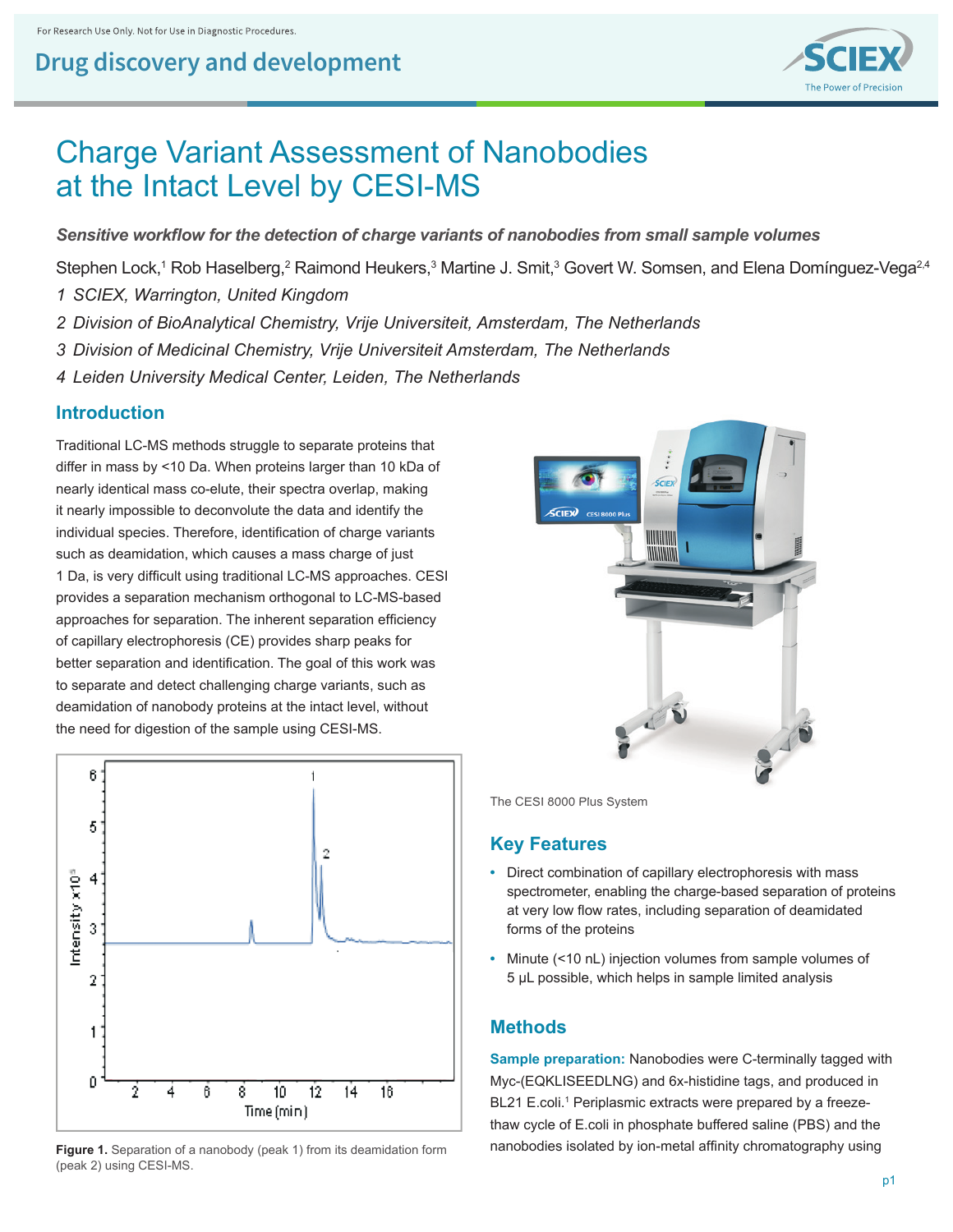

Ni-NTA agarose resin. Elution of the nanobodies from the Ni-NTA resin was performed with 250 mM imidazole in PBS. Finally, imidazole was removed via multiple dialysis steps against PBS using a 3.5 kDa MWCO SnakeSkin dialysis membrane.<sup>2</sup> These final nanobody samples were diluted into 10 mM ammonium acetate (pH 3.0) to a final concentration of approximately 1 μM before CESI-MS analysis.

**CESI-MS methods.** For analysis, the CESI 8000 Plus High Performance Separation-ESI Module was used in conjunction with a neutrally coated separation capillary and coupled to a Bruker maXis HD Ultra-High Resolution QTOF mass spectrometer (Bruker Daltonics, Bremen, Germany) equipped with a nano-electrospray source.1 Prior to each analysis, the capillary was rinsed with water (3 min, 100 psi) and a background electrolyte (BGE) of 50 mM ammonium acetate at pH 3.0 (10 min at 50 psi), and the conductive line was filled with 50 mM acetic acid (3 min, 75 psi). The sample was pressure injected by applying 2.5 psi for 15 s (which was equivalent to 6.3 nL) followed by an injection plug of BGE (0.5 psi for 20 s). The separations were performed at +30 kV (0.5 psi forward pressure, 20 min) with the voltage ramped down at the end of the run. The mass spectrometer was operated in positive ionization mode using a capillary voltage of 1,200 V and drying gas temperature of 180 °C (flow rate 2 L min−1). Mass spectra were collected in profile mode using an m/z range of 500 to 3,000 with molecular mass determinations performed using the "maximum entropy" algorithm of the data analysis software.

#### **Important**

- **•** A separation current above 5 μA might cause permanent damage to the separation capillary and its coating.
- **•** In general, please do not apply >2,000 V to generate electrospray as it may result in capillary damage.

#### **Results and discussion**

There is a growing interest in the potential therapeutic use of nanobodies as possible alternatives to mAbs. Nanobodies are antibody fragments derived from the variable domains of heavy- chain-only antibodies and are relatively small proteins (12-15 kDa) exhibiting a binding capacity and specificity like mAbs while exhibiting higher chemical stability.<sup>1</sup>

Mass spectrometry (MS) has become a common technique for antibody characterization and can provide data on protein structure, purity and heterogeneity. MS has been used for the analysis of intact protein pharmaceuticals as well as peptides obtained after their proteolytic digestion. Intact protein (and top-down) analysis is beneficial for biopharmaceutical analysis as it offers a general picture of the heterogeneity of the protein population while inducing minimal changes caused by sample treatment. Reverse-phase LC separates species based on their hydrophobicity and often struggles to separate proteins of very similar size, such as charge variants of the same protein. CESI-MS, on the other hand, separates proteins based on their charge to hydrodynamic volume ratio.<sup>3</sup> While deamidation corresponds to a gain of 1 Da only, it also adds an excess negative charge on the protein, allowing CESI to separate these variants. Currently available MS systems are accurate enough to distinguish a mass shift of 1 Da on proteins less than 30 kDa, enabling deamidation charge variant identification.

The nanobody preparations Nb1 and Nb2, both with peptide chains of approximately 15 kDa, were tested. The bivalent construct Nb1-35GS-Nb1, generated via a fusion of 2 Nb1 domains attached through a 35-mer peptide linker ((- GGGGS-)7),<sup>1</sup> was also analyzed. During method development, the biggest increase in peak resolution was obtained by minimizing the pressure applied to the inlet capillary during the separation. A pressure of 0.5 psi, providing an overall flow rate of 5 nL/min, produced stable spray and good resolution, and it was therefore selected for protein analysis.

The analysis of the monovalent Nb1 sample produced 2 partially separated peaks migrating at 12.0 and 12.5 min (Figure 2A) of 14590.97 and 14591.90 Da, respectively (Table 1). The mass observed for the first migrating peak agreed with the theoretical mass of Nb1. The second peak, which had an area of about 52% relative to peak 1, was assigned to a deamidated form of Nb1 as this modification caused a reduction in pI and a change of molecular mass (+0.984 Da). The bivalent Nb1 construct (Nb1-35GS-Nb1) yielded a main peak at 13.3 min (peak 4 in Figure 2B), which could be assigned to the intact conjugate (deconvoluted mass, 28835.74 Da; Table 1). The significant peak (5) migrating closely after the main peak had a mass difference of +0.93 Da from the native Nb1-35GS-Nb1 and highlighted the presence of considerable deamidation in the sample. In Figure 2B, 3 minor peaks were also observed (Table 1) and these could be assigned to the monovalent Nb1 and its deamidated form, and possibly to the Nb1 molecule carrying a fragment of the 35GS linker (15527.70 Da). The analysis of the Nb2 nanobody is depicted in Figure 2C and highlighted significant heterogeneity. Up to 22 peaks were observed between 12 and 17 min. Apart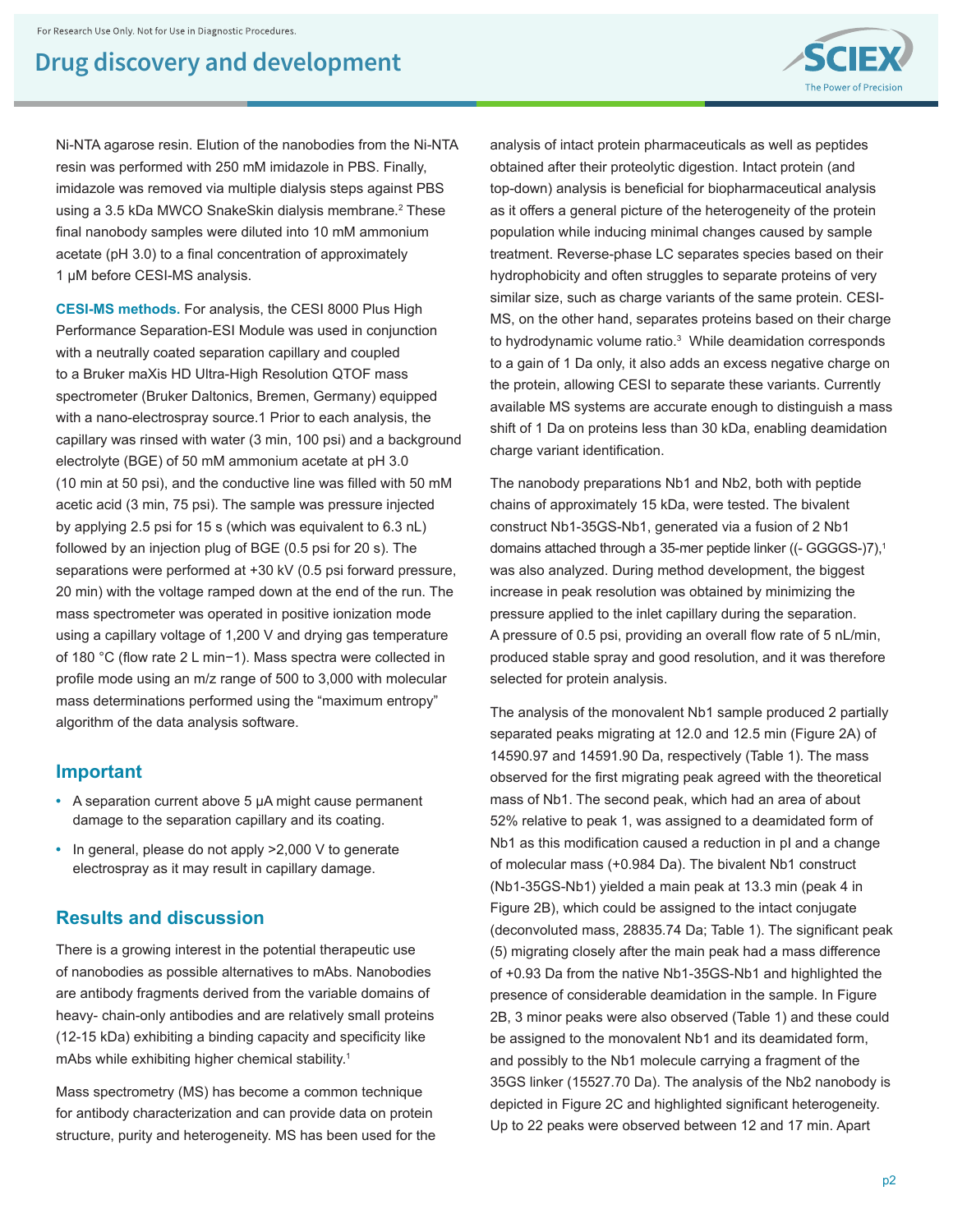



from the native sample peak 2, other peaks appeared to originate from products of truncation, a result of non-specific digestion of the Myc tag originated by residual proteases in the sample (Table 2). Next to truncated species, several deamidated forms of Nb2 were observed (Table 2). Nb2 has multiple asparagine residues and, in this example, CESI-MS was capable of separating several isomeric species resulting from deamidation at different asparagine sites of Nb2 (e.g., peaks 3, 5 and 6 and peak 7 correspond to singly and doubly deamidated forms of Nb2, respectively).

|  |                                                             |  | <b>Figure 2.</b> Base peak electropherograms (CESI-MS) for nanobodies Nb1 |  |
|--|-------------------------------------------------------------|--|---------------------------------------------------------------------------|--|
|  | (panel A), Nb1-35GS-Nb1 fusion (panel B) and Nb2 (panel C). |  |                                                                           |  |

| <b>Peak</b> <sup>a</sup> | <b>Observed mass (Da)</b> | <b>Theoretical mass (Da)</b>                                   | <b>Assignment</b> <sup>b</sup> | $\Delta$ Mass (Da) |  |  |  |  |  |  |
|--------------------------|---------------------------|----------------------------------------------------------------|--------------------------------|--------------------|--|--|--|--|--|--|
| N <sub>b</sub> 1         |                           |                                                                |                                |                    |  |  |  |  |  |  |
| 1                        | 14590.97                  | 14591.18                                                       | N <sub>b</sub> 1               | 0.21               |  |  |  |  |  |  |
| 2                        | 14591.90                  | 14592.17                                                       | deam Nb1                       | 0.27               |  |  |  |  |  |  |
| <b>Peak</b> <sup>a</sup> | <b>Observed mass (Da)</b> | <b>Theoretical mass (Da)</b><br><b>Assignment</b> <sup>b</sup> |                                | $\Delta$ Mass (Da) |  |  |  |  |  |  |
| N <sub>b</sub> 1         |                           |                                                                |                                |                    |  |  |  |  |  |  |
| 1                        | 14590.97                  | 14591.18                                                       | N <sub>b</sub> 1               | 0.21               |  |  |  |  |  |  |
| $\overline{2}$           | 14591.90                  |                                                                | deam Nb1                       | 0.27               |  |  |  |  |  |  |

a Peak numbering according to Figures 2A (Nb1) and 2B (Nb1-35GS-Nb1).

b deam: deamidated.

**Table 1.** Assignment of species observed during CESI-MS of Nb1 and Nb1-35GS-Nb1 as shown in Figures 2A and Figure 2B (MS spectra can be found in Haselberg et al.<sup>4</sup>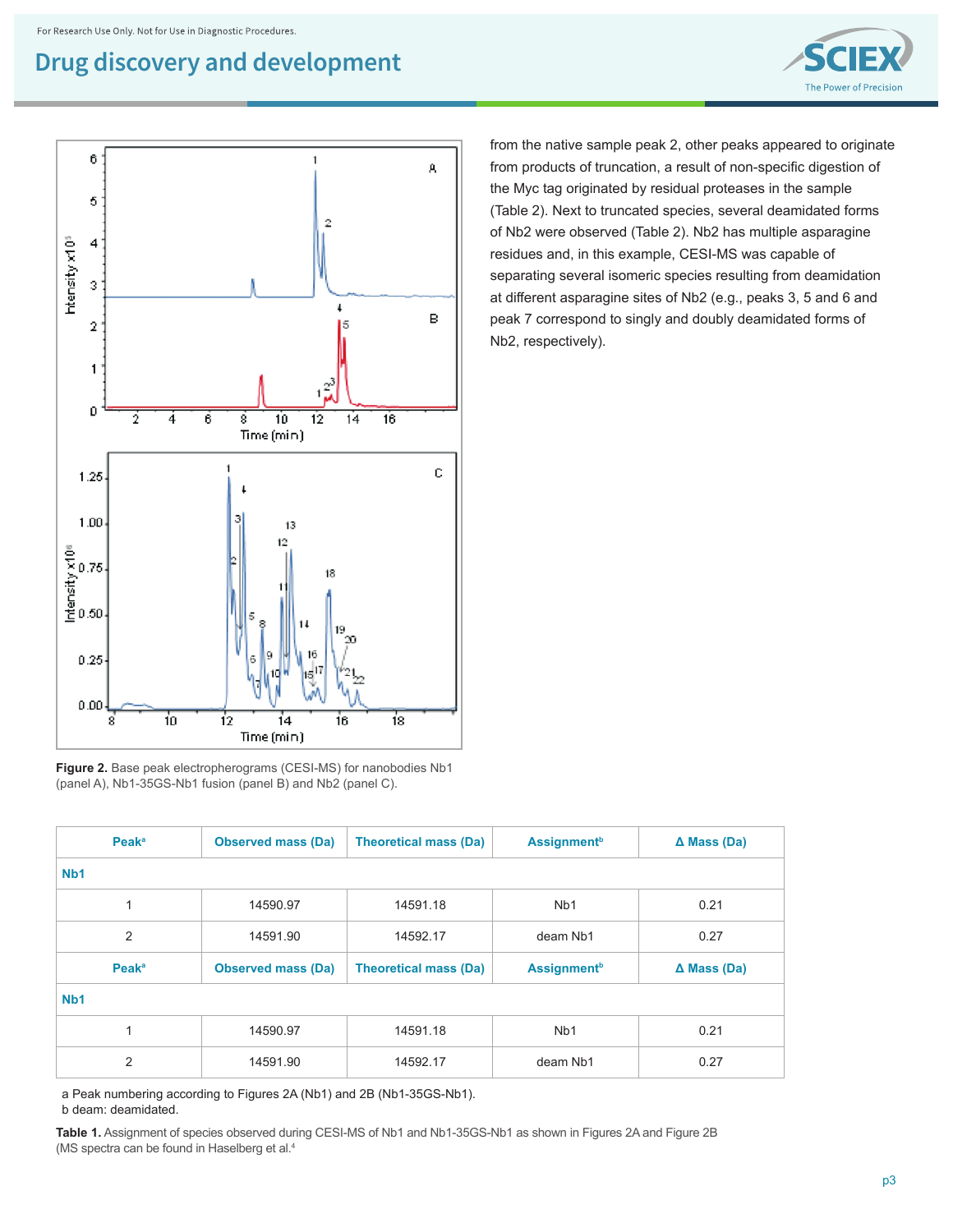

| <b>Peak</b> <sup>a</sup> | <b>Observed mass (Da)</b> | <b>Theoretical mass (Da)</b> | <b>Assignment</b> <sup>b</sup> | $\Delta$ Mass (Da) |
|--------------------------|---------------------------|------------------------------|--------------------------------|--------------------|
| $\mathbf{1}$             | 1639.79                   | 1640.61                      | E129-H142                      | 0.82               |
| $\overline{2}$           | 15498.58                  | 15499.16                     | N <sub>b</sub> 2               | 0.58               |
| 3                        | 15499.57                  | 15500.15                     | 1-deam Nb2                     | 0.58               |
| 4                        | 1953.47                   | 1954.05                      | L126-H142                      | 0.58               |
| 5                        | 15499.55                  | 15500.15                     | 1-deam Nb2                     | 0.60               |
|                          | 1640.79                   | 1641.58                      | 1-deam E129-H142               | 0.79               |
| 6                        | 15500.54                  | 15501.16                     | 2-deam Nb2                     | 0.62               |
| $\overline{7}$           | 15500.54                  | 15501.16                     | 2-deam Nb2                     | 0.62               |
| 8                        | 1640.78                   | 1641.61                      | 1-deam E129-H142               | 0.83               |
| 9                        | 1954.53                   | 1955.04                      | 1-deam 126-H142                | 0.51               |
| 10                       | 15087.41                  | 15087.76                     | Nb2 - (H140-H142)              | 0.35               |
| 11                       | 1953.98                   | 1955.04                      | 1-deam L126-H142               | 0.82               |
| 12                       | 15088.30                  | 15088.75                     | 1-deam Nb2 - (H140-H142)       | 0.45               |
| 13                       | 13562.69                  | 13563.15                     | Nb2 - (L126-H142)              | 0.45               |
| 14                       | 13875.88                  | 13876.54                     | Nb2 - (E129-H142)              | 0.66               |
| 15                       | 14004.94                  | 14005.66                     | $Nb2 - (E130-H142)$            | 0.72               |
| 16                       | 13305.97                  | 13306.84                     | Nb2 - (Q124-H142)              | 0.87               |
| 17                       | 13434.50                  | 13434.97                     | Nb2 - (K125-H142)              | 0.47               |
| 18                       | 14604.39                  | 14605.26                     | Nb2 - (A136-H142)              | 0.87               |
| 19                       | 14605.38                  | 14606.25                     | 1-deam Nb2 - (A136-H142)       | 0.87               |
| 20                       | 14605.39                  | 14606.25                     | 1-deam Nb2 - (A136-H142)       | 0.86               |
| 21                       | 14606.38                  | 14607.24                     | 2-deam Nb2 - (A136-H142)       | 0.86               |
| 22                       | 14606.38                  | 14607.24                     | 2-deam Nb2 - (A136-H142)       | 0.86               |

a Peak numbering according to Figure 2B.

b 1-deam, singly deamidated; 2-deam, doubly deamidated.

**Table 2.** Assignment of species observed during CESI-MS of Nb2 as shown in Figure 2C.